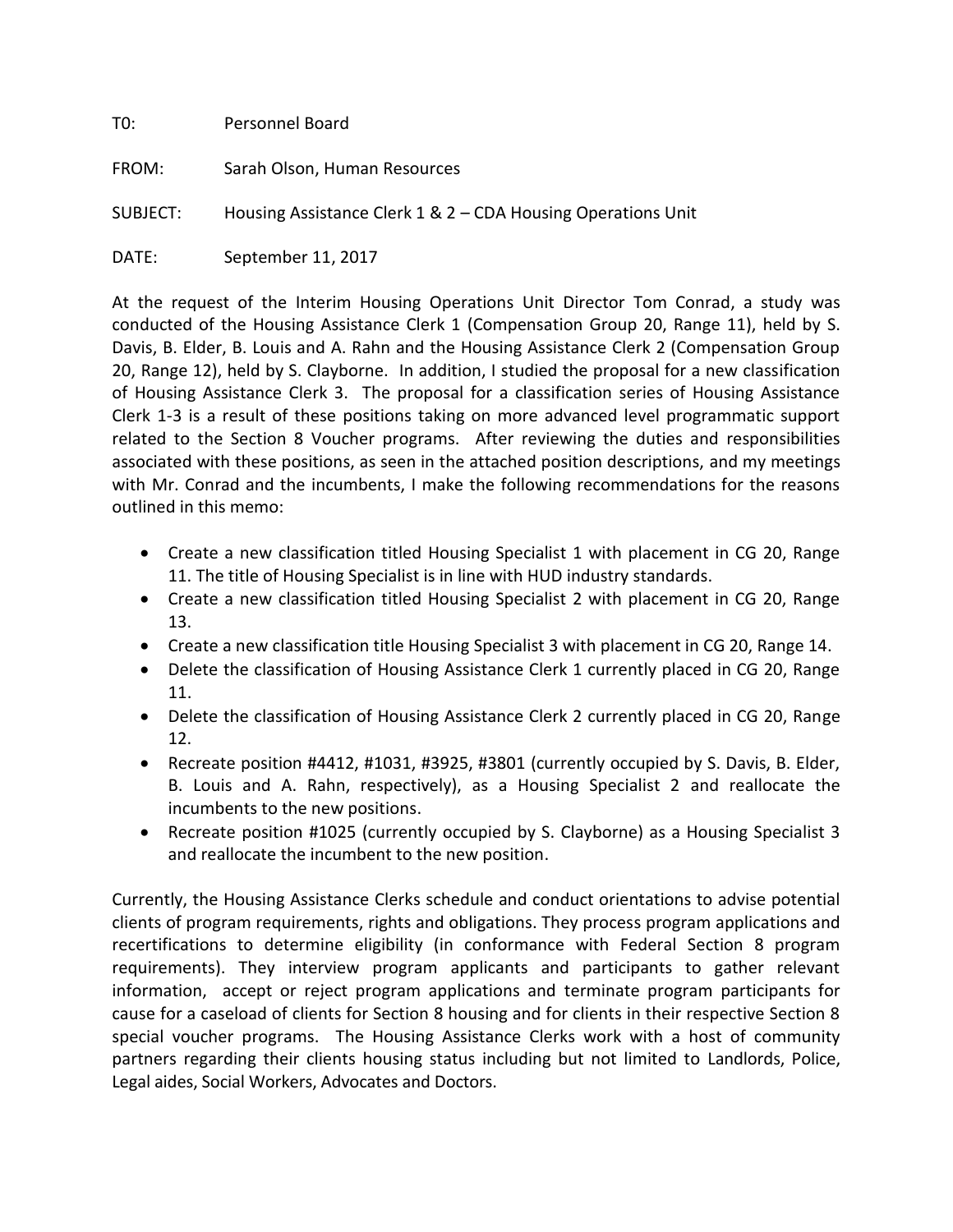## The proposed Housing Specialist 1-3 class specification identifies the work as:

… responsible paraprofessional work in the CDA Housing Operations Division. The work involves the primary day-to-day responsibility to perform technical administrative assistance in the delivery of rent services and caseload management duties as related to the administration of the Section 8 Housing Choice Voucher Program, regulated by the Department of Housing and Urban Development. Employees in this position work independently, coordinate many projects and work as a member of the Housing Operations Central Office staff. The work involves the exercise of judgment, discretion and initiative in performing specific, on-going program support activity involving determination of initial and continued eligibility, maintaining accurate and efficient case files and confidentiality of client information.

Mr. Conrad requested the creation of a series of classifications to allow for career progression as an incumbent gains knowledge, expertise and a Section 8 Voucher program to manage. Currently, the structure of the Housing Assistance Clerk 1-2 series reserves the second level for the leadworker of the unit.

The new series would be structured as follows: As a Housing Specialist 1, an individual could be hired who has a Bachelor's Degree and no experience OR at least three years of administrative and clerical experience which involved some independent responsibility for an office function with involved significant interaction with the public, and interpretation/application of governing standards. An incumbent at this level would work closely with the Housing Specialist 3 and the Housing Assistance Program Supervisor to learn the work of the agency. Incumbents of the Housing Specialist 2 would work under general supervision and perform all of the work of the Housing Specialist 1, and in addition, monitor, analyze, and manage a Section 8 Voucher program. Such Section 8 programs include Family Self-Sufficiency, Family Unification, VASH, Home ownership and Portability. Finally, as a Housing Specialist 3, an incumbent would work under general supervision performing all of the work of the Housing Specialist 2, as well as provide leadership to the unit and perform complex and advanced level administrative assistance to Section 8 caseload and voucher programs.

It is expected that an incumbent would spend approximately 2 years at level 1 and have taken on the oversight of at least one Section 8 Voucher program before moving to the next level. Movement to the 3 level would not be automatic but would be dependent on department needs and would be the result of a position study or competition. It is intended that there would only be one incumbent at the 3 level, but all other employees in the unit would be able to advance to the 2 level.

The Housing Specialist 1 position description did not result in any changes, therefore, I recommend its placement to remain in CG 20, Range 11. The placement of the level 2 and 3 in Ranges 13 and 14, respectively, is a recommendation following an analysis of an increase in the following factors: technical knowledge, specialized knowledge, specialized training related to the position, programmatic authority, decisional impact, policy interpretation, and autonomy.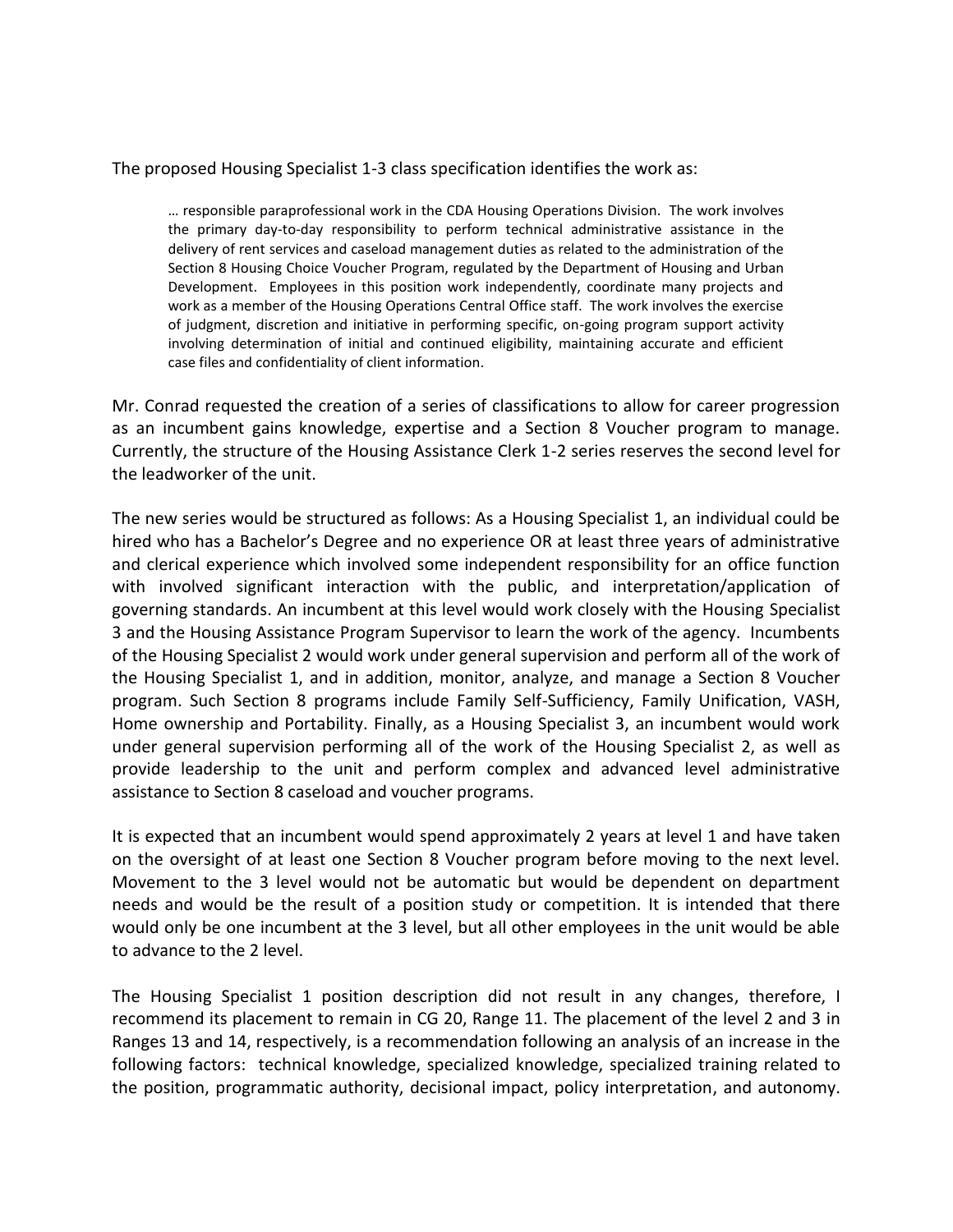The addition of a classification of Housing Specialist 2 reflects the advanced level technical and specialized knowledge in the administrative assistance in the delivery of rent services and caseload management duties as related to the Section 8 Housing Choice Voucher Program. New programs have been added to the Section 8 Voucher Program requiring a higher level of responsibility for managing relationships with outside partners and assisting the Program Supervisor in developing, monitoring and analyzing the new programs and relationships. Each incumbent has taken on a Section 8 program to support in addition to their Section 8 caseload. The Housing Specialist 2 is expected to work independently, and understand and interpret HUD regulations in respect to their Section 8 program. In addition, each Housing Specialist is required to obtain the Section 8 Choice Voucher Certification, which requires a week of training and the passing of the exam. In reviewing other classifications within the City to determine the appropriate range, it's important to look within the agency for comparable positions.

CDA Housing Operations is comprised of three sections: Admissions & Eligibility, Section 8 Programs, and Low Rent-Public Housing. Under the Admissions & Eligibility section, there are two incumbents classified as a Program Assistant 2, (CG 20, Range 12). These two positions must clearly understand, interpret, and implement Federal Housing and Urban Development (HUD) mandates and Community Development Authority (CDA) policy requirements. Duties require independent judgment in making final eligibility determinations, to include performing a detailed analysis of applicant information, consistency in application, and ensuring that decisions meet program needs and requirements. They manage and maintain multiple program waiting lists. In addition, due to the new Section 8 Voucher Programs, these involve the creation and management of many new program admission and eligibility processes, as well as new waiting lists. Changes also involve learning several different federal and IRS regulations. They will also meet with applicants to advise them of their housing eligibility status.

Some of the above duties are comparable to the Housing Specialists but there are significant differences which warrant a difference in salary range: The work of the Housing Specialists requires the exercise of considerable judgment and discretion in performing highly specialized program administration functions as it relates to the Section 8 Voucher Programs. A Housing Specialist will meet with on average about 325 clients for their annual recertification for a housing subsidy. In addition to calculating each client's housing subsidy and the preparation of contracts, they are contacted regarding any qualifying event changes during the year. The Eligibility Program Assistant 2's meet with clients at the time of Housing eligibility determination whereas the Housing Specialists meet with clients on an annual basis at minimum, with some clients much more frequently regarding any changes to their housing situation. The contact with clients is much more frequent and involved at the Housing Specialist level.

Also, each Housing Specialist is managing a Special Program which requires meeting with each individual one-on-one to go over the program rules and how to maintain the voucher. Each Housing Specialist hosts weekly walk-in hours for clients dealing with housing issues or questions. As the contact for Housing questions, clients often are explaining life circumstances and situations to the Housing Specialists so the Housing Specialist may properly identify which Housing Program voucher will meet their needs and where to refer them to community resources to get further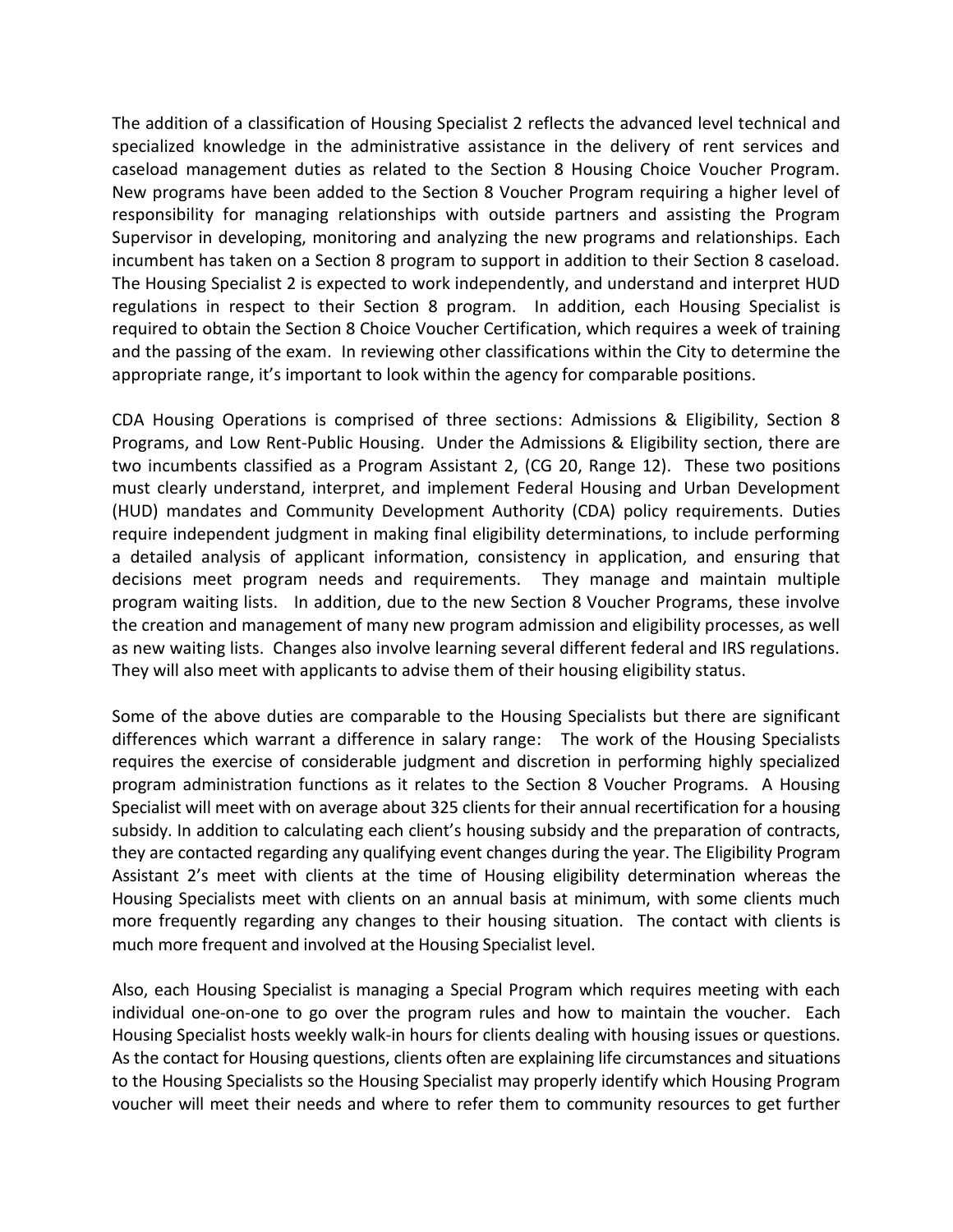support. While Housing Specialists are not expected nor encouraged to act as Case Manager for the customer, often Housing Specialists are providing advice and coaching and working with a wide variety of community partners including Landlords, Police, Legal aides, Social Workers, Advocates and Doctors. As circumstances and situations evolve and change for a client, the Housing Specialist is expected to meet with them and ensure they still meet program requirements and also refer clients to others in the community that can be of assistance. The eligibility Program Assistant 2's are not meeting with clients on an on-going regular basis referring to external partners for further assistance. It's also very common for the Housing Specialists to have numerous calls from community partners regarding the status of their clients. The Eligibility Program Assistant 2's are not receiving and making calls to community partners regarding clients on an ongoing basis. The specialized knowledge and decisional impact in these situations are of a higher degree to ensure that clients are in the appropriate housing program and have referrals to appropriate outside agencies that can help them with any further needs. In many of these cases, clients are contacting Housing Specialists out of urgency and in crisis mode, and must disclose many details of their situation to the Housing Specialists. Housing Specialists need to be prepared, knowledgeable, aware of HUD regulations and experts in their Section 8 special voucher program. For those reasons, I found the Housing Specialist 2 to be comparable with a Program Assistant 3 (CG 20, Range 13) classification and justifiable to be one range higher than the Eligibility Program Assistant 2's.

## The Program Assistant 3 classification indicates

…**highly responsible advanced-level programmatic administrative support work in a department, division, or other independent program unit.** Employees in this class typically function as office managers responsible for the coordination of all clerical and administrative support including the supervision of large clerical support staffs (5-8 employees), as well as serving as assistant/secretary to the program head. **The work requires the exercise of considerable judgment and discretion in the performance, coordination,** and/or supervision **of a wide variety of administrative support and special activities relating to the unit's programs and functions. The work involves developing operating policies, systems, and procedures; performing and/or overseeing the performance of all administrative support functions; and being responsible for a number of specific program components and/or special projects on an on-going basis. The work at this level requires specialized and/or in-depth program knowledge, independent decision-making and justification, and responsibility for specific policy and procedure development and communication**. **(NOTE: Substantial specialized program responsibilities which occupy a significant amount of a position's time, may be substituted for another major function such as supervision of a large staff.)** Employees in this class work under the general supervision of the department, division, or program head. **[Emphasis added]**

Given the leadership component of the Housing Specialist 3, I recommend the placement to remain at least one range higher than the Housing Specialist 2 and in a comparable classification to Administrative Assistant. Given that each Housing Assistance Clerk 1 is assigned and managing a special program, and the Housing Assistance Clerk 2 continues to provide leadership support over the unit, my recommendation is to reallocate the incumbents to the level 2 and the leadworker to the level 3.

The necessary resolution to implement this recommendation has been drafted.